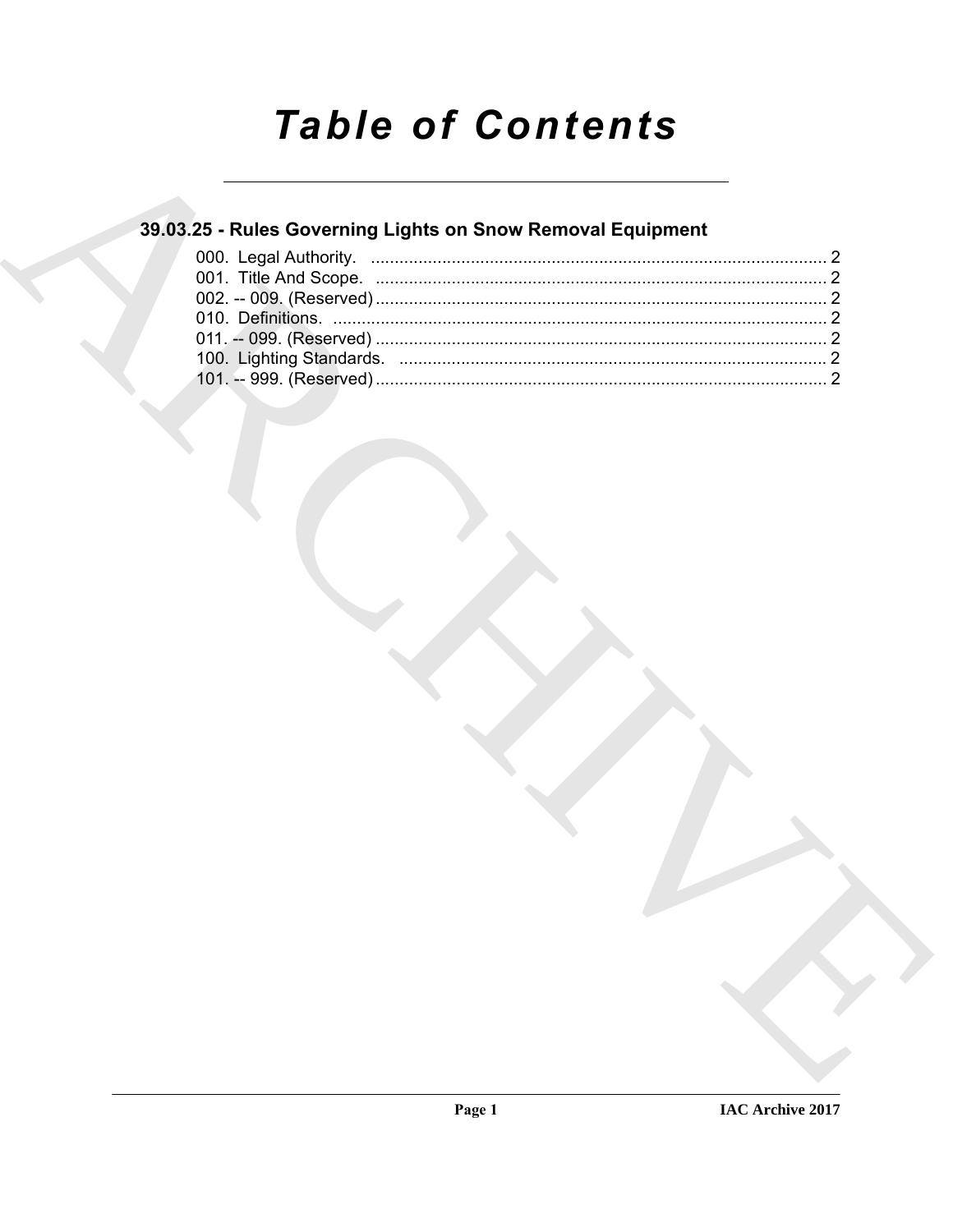#### **IDAPA 39 TITLE 03 CHAPTER 25**

#### **39.03.25 - RULES GOVERNING LIGHTS ON SNOW REMOVAL EQUIPMENT**

#### <span id="page-1-1"></span><span id="page-1-0"></span>**000. LEGAL AUTHORITY.**

This rule is adopted under the authority of Sections 40-312 and 49-929, Idaho Code. (9-4-91)

#### <span id="page-1-2"></span>**001. TITLE AND SCOPE.**

This rule specifies and standardizes the lighting systems on snow removal equipment. These specifications and standards supersede Administrative Policy A-05-26 (dated 6-23-82) and Board Policy B-05-26 (dated 6-16-82).

 $(9-4-91)$ 

#### <span id="page-1-3"></span>**002. -- 009. (RESERVED)**

#### <span id="page-1-8"></span><span id="page-1-4"></span>**010. DEFINITIONS.**

Snow Removal Equipment - Any private or publicly-owned vehicle classified as a motorized vehicle as defined in Section 49-123, Idaho Code, that has been equipped with snow removal equipment and is being used for snow removal on any public highway. removal on any public highway.

#### <span id="page-1-5"></span>**011. -- 099. (RESERVED)**

#### <span id="page-1-9"></span><span id="page-1-6"></span>**100. LIGHTING STANDARDS.**

<span id="page-1-12"></span><span id="page-1-10"></span>**01. Headlamps, Turn Signals, and Flashing Lights**. Headlamps, turn signals and flashing lights shall be mounted on snow removal equipment at sufficient height to clear all snow removal apparatus.

**SHOLES GOVERNING LIGHTS CENT CONVERSE CONTROLLED AND ARCHIVES CONTROLLED CONTROLLED (S. 1973)**<br>
THE CHIRAL AUTHORITY WAS CREATED AND SERVE AND SERVE AND COLLED CONTROLLED (S. 1973)<br>
THE CHIRAL AUTHORITY OF SCIENCING CONT **02. Visibility Requirements**. Flashing identification lights on snow removal equipment must be amber colored, and mounted on the cab or truck bed. They shall be mounted so as to be visible from the front and rear regardless of vehicle configuration, for example, when the truck bed is raised. Flashing lights shall be visible from a distance of not less than one thousand (1,000) feet in normal sunlight, and not less than two thousand five hundred (2,500) feet under average visibility conditions at night. (9-4-91)

<span id="page-1-11"></span>**03.** Lights to Meet Idaho Code Requirements. Tail lamps, stop lamps and clearance lamps on snow equipment must meet standards specified in appropriate sections of the Idaho Code. (9-4-91) removal equipment must meet standards specified in appropriate sections of the Idaho Code.

#### <span id="page-1-7"></span>**101. -- 999. (RESERVED)**